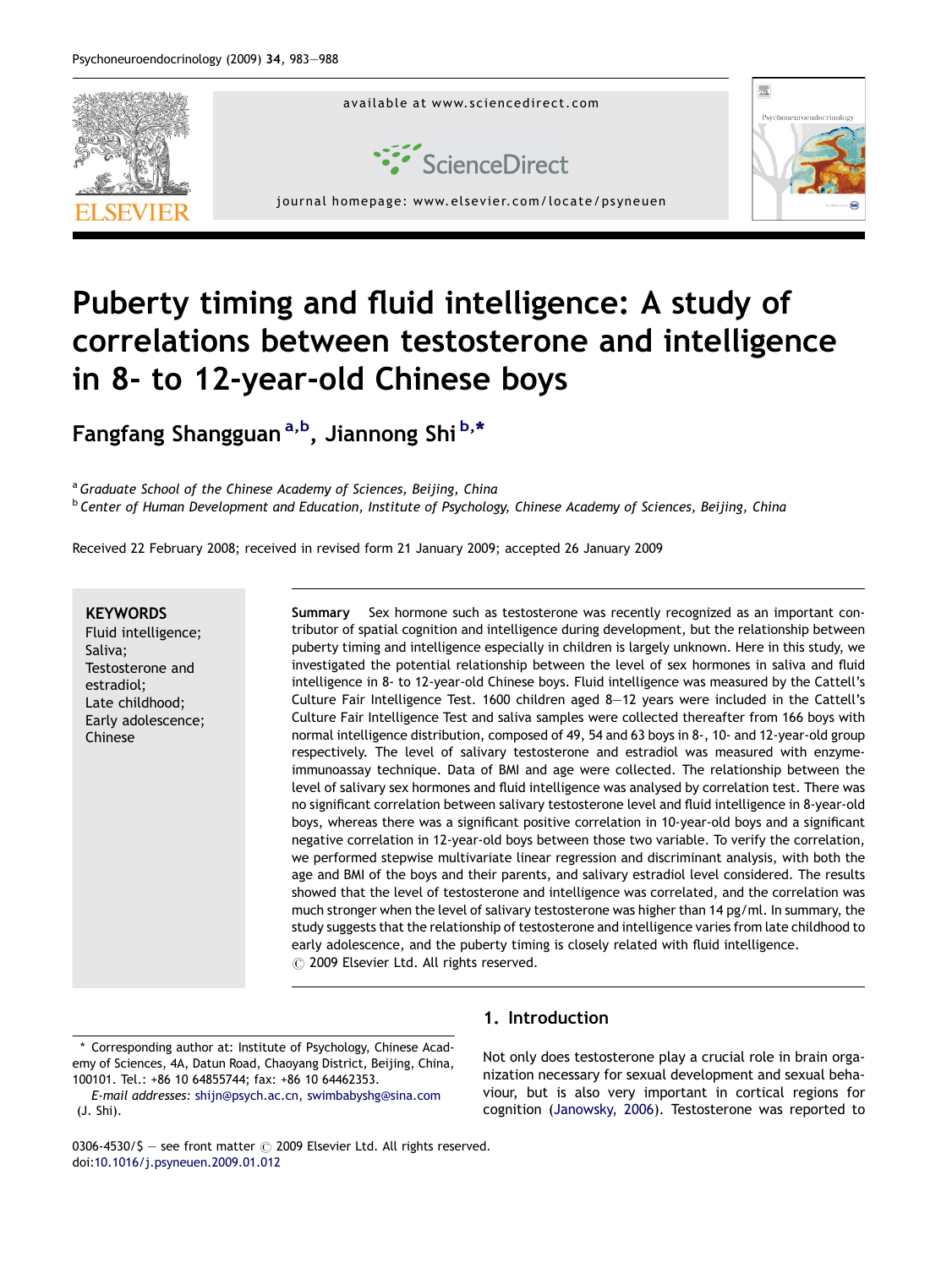correlate with spatial cognition and intelligence ([Nyborg,](#page--1-0) 1994, 2007; Tan, 1990a,b; Tan and Akgün, 1992; Tan et al., [1993; Tan and Tan, 1998; Kutlu et al., 2001](#page--1-0)). However, it is still unknown in which period testosterone significantly affects intelligence development. The canonical view is that sex hormones activate neural circuits sexually differentiated during prenatal neural development. Recently, [Sisk and Zehr](#page--1-0) [\(2005\)](#page--1-0) argued that adolescence might be another sensitive period for sex steroid-dependent brain organization, and the variation in the timing of interaction between puberty hormones and the adolescent brain led to individual differences in adult behavior and risks of sex-biased psychopathologies. [Schulz and Sisk \(2006\)](#page--1-0) showed that the organizational effect of gonadal hormones in Syrian hamsters during adolescence was related not only to sexual behavior, but also to a variety of social behaviors, indicating that pubertal hormones acting on the adolescent hamster brain exerted global and longlasting influences on their adult behavior. Therefore, we hypothesize that neural circuits contributing to intelligence may also be organized by gonadal hormones during puberty, and different puberty timing may lead to individual differences of some aspects of intelligence.

In this study, we emphasize intelligence in the sense of reasoning and novel problem solving ability, which is also called fluid intelligence (Gf). Intelligence in this sense is not controversial, and is best understood at multiple levels of analysis. Gf is distinct from crystallized intelligence (Gc), which refers to overlearned skills and static knowledge such as vocabulary. Empirically, Gf is the best predictor of performance on diverse tasks, so Gf and general intelligence (g, or general cognitive ability) may not even be distinct psychometrically [\(Gray and Thompson, 2004](#page--1-0)). To our knowledge, there are accumulative evidences linking fluid intelligence and puberty timing ([Shaw et al., 2006; Lynn, 1994, 1999\)](#page--1-0). And also there has been increasing evidence of relationship between testosterone concentration and intelligence (Tintelligence relationship) in adulthood ([Nyborg, 2007; Tan,](#page--1-0) 1990a, b; Tan and Akgün, 1992; Tan et al., 1993; Tan and Tan, [1998; Kutlu et al., 2001](#page--1-0)).

However, investigations of T-intelligence relationship in children are still scarce and controversial. [Azurmendi et al.](#page--1-0) [\(2005\)](#page--1-0) reported a positive relationship between fluid intelligence and testosterone level in 5-year-old boys, while [Ostat](#page--1-0)[nikova, 2000](#page--1-0) reported that salivary testosterone level in 6- to 9-year-old gifted children is lower than nongifted peer boys  $(p < 0.01)$ . [Ostatnikova et al. \(2007\)](#page--1-0) showed that at age of 6 to 9 years old, the boys of average intelligence had significantly higher testosterone level than both mentally challenged and intellectually gifted boys, with the latter two groups showing no significant difference between each other. For girls, no difference in salivary testosterone level was found among intelligence quote (IQ) groups. Testosterone level in boys keeps lower in preadolescence and increases dramatically in early adolescence, while the T-intelligence relationship in these young boys is still not clear. Here we investigated the T-fluid intelligence relationship from late childhood to early adolescent boys. Salivary testosterone concentration is regarded as an indicator of puberty timing in our study. We also tested salivary estradiol (E2) concentration because estrogen was recently reported to be involved in cognition as well ([Schirmer et al., 2008\)](#page--1-0). We also included body mass index (BMI) in the study since it was reported previously that a higher BMI gain in childhood was related to an earlier onset of puberty ([He and Karlberg,](#page--1-0) [2001](#page--1-0)).

#### 2. Methods

Fluid intelligence was assessed by CCFT Chinese version on the day before saliva collection. The CCFT was administered to a group of 20 students supervised by one or two teachers. In total, there were more than 1600 students from two ordinary elementary schools taking the CCFT exam, including girls and boys. Mean score and standard deviation were computed in every age group of the 1600 students. Finally, we picked out 166 boys from the 1600 children to ensure a normal distribution of fluid intelligence in each age group (8, 10 and 12 years, respectively). BMI data of the boys, BMI and age of their parents were collected by a self-designed questionnaire.

Then these 100 and 66 boys were recruited for saliva collection. They were divided into three groups according to their age: 8 years (mean:  $8.53\pm0.29,$  range from  $8.01$  to 8.99), 10 years (mean: 10.44  $\pm$  0.26, range from 10.00 to 10.95) and 12 years (mean 12.39  $\pm$  0.27, range from 12.01 to 12.94) with the numbers of 49, 54 and 63 respectively. All the boys included belong to the Han nationality and were from families with lower socioeconomic status.

Salivary samples were collected in January, 2007. All samples were collected at the same hours within two days because we intended to minimize seasonal and diurnal variation as much as possible. On the saliva collecting day, the boys were asked to rinse their mouth thoroughly for three times at 8 o'clock. Then 2 ml saliva were collected from each boy respectively at 9 o'clock and 10 o'clock. Contamination from food debris was avoided by rinsing the mouth with water and by delaying the collection for more than 30 min after rinsing to prevent sample dilution. Subjects were asked not to eat or drink during the interval. Saliva was collected by unstimulated passive drool. Two samples from each subject ensure more reliable hormone level because of their episodic secretion pattern. The two successive saliva samples were mixed together into one test tube before analysis in the laboratory. Samples were stored at  $-20$  °C as soon as possible. Parental consent was obtained prior to testing. Testosterone and estradiol kits from Salimetrics LLC, State College, PA, USA were applied to determine salivary T and E2 concentrations.

#### 3. Results

In each age group, intelligence is normally distributed ([Table 1](#page--1-0)). Descriptive statistics showed that salivary T concentration increased significantly with age, but salivary E2 concentration not, with a significantly higher mean concentration in 10-year-old boys than the other two age groups ([Table 1](#page--1-0)). Differences in CCFT scores and salivary T and E2 concentrations between the three age groups were tested by one-way ANOVA with post-hoc Bonferroni comparison to determine individual group differences. A probability value of 0.05 or less was considered significant. ANOVA indicated that (1) CCFT scores increased with age. 8-year-old boys scored significantly lower than 10-year-old and 12-year-old